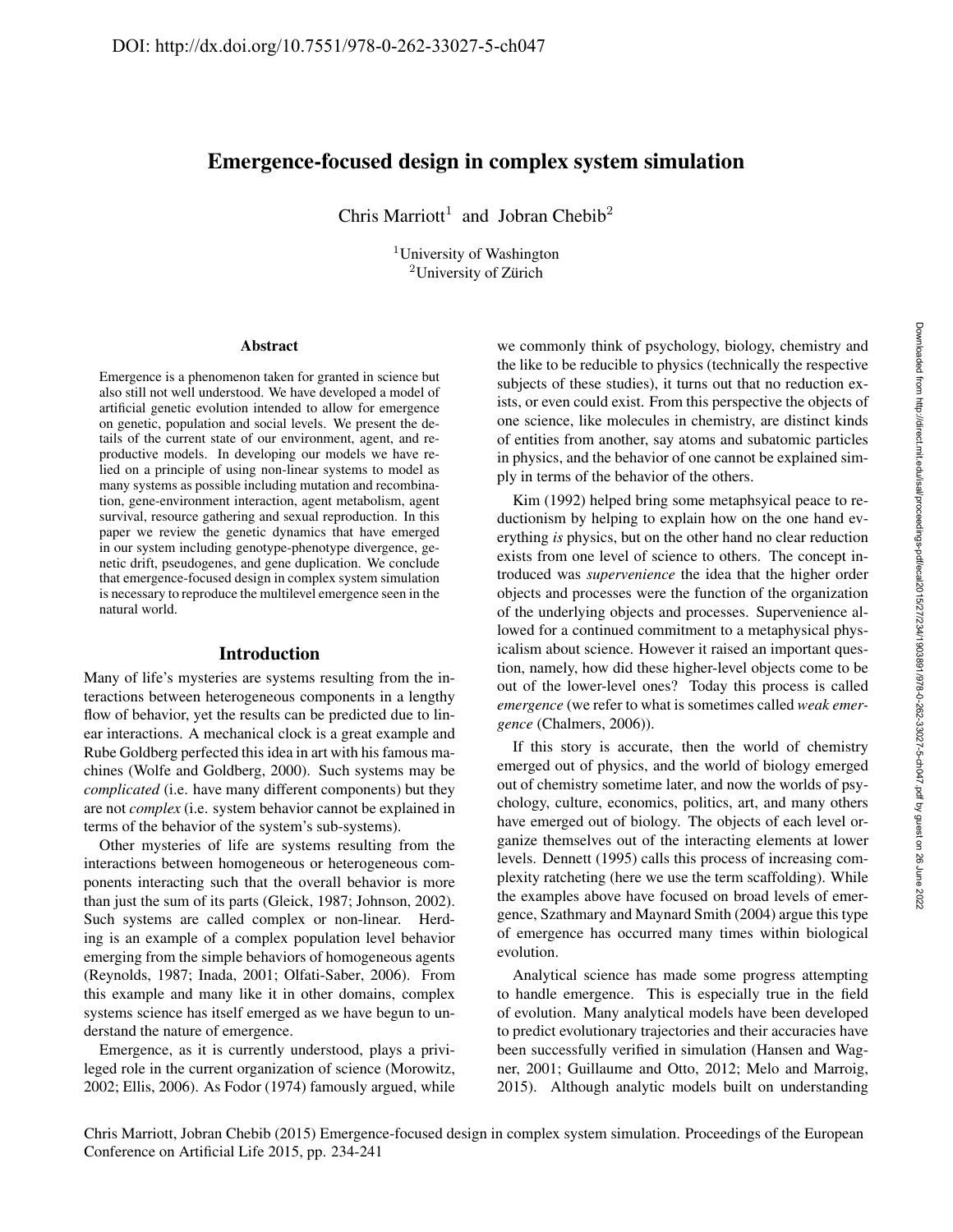evolution in morphometric space may be useful in answering some specific questions, it is not clear that they are still predictive for multi-level complex systems, where fitness landscapes may be non-continuous (Polly, 2008), dynamic, or dependent on the phenotypic distributions of the populations of interest (Nowak and Sigmund, 2004). Thus a primary tool for studying the dynamics of complex systems in evolution and elsewhere is computational simulation (Conrad and Rizki, 1989; Miller et al., 2008; Heath et al., 2009).

Modern simulations of complex systems have led to many breakthroughs in understanding the mechanisms of emergence. However in most of these simulations the same simple methodology is used. In simulation the phenomena of study is treated as emergent, so the underlying phenomena is modeled as a system of interacting parts (Epstein, 1999). The problem is that for simplicity the underlying system itself is commonly simulated as a linear system (simulations of non-linear dynamics all the way down to the physical level are not computationally feasible). However, what is observed in nature is layers and layers of complex emergent systems.

It is our desire to study emergence of complex adaptive systems at multiple levels and in particular we are interested in the co-evolution of culture and biology in humans and other organisms. We believe that one necessary next step in complex system simulation is to incorporate more complicated (heterogeneous, multi-level) component systems and have these component systems emerge from non-linear dynamics whenever possible. We call this *emergence-focused design*.

For our purposes we want to study the emergence of culture. Commonly agent-based models choose to model agents in culture as simple linear systems (Reynolds (1987); Bonabeau (2002); Macy and Willer (2002)). Our desire is to start at least one level lower so we begin with agents with behaviors determined by rich genetic-phenotypic interactions. Our first attempt at multi-level emergence showed promise (Marriott and Chebib, 2014) and so we have extended our model to include a structured environment. This is our first step towards multi-level emergence (higher order emergence from a self-organized, emergent system) and we present the current state of our model.

#### Model

Our model has incorporated several properties that enrich the dynamics of evolutionary simulation. First, our agents exist in a *structured environment* following a principle that complexity in an agent must reflect complexity in its environmental interaction. Our agents live in a random geometric network of foraging sites. Sexual reproduction requires two agents to be in the same place at the same time which creates a complex social interaction problem.

Second, our agents have a *structured genome* following a principle that genetic dynamics emerge from the physical

interaction of an actual genetic sequence. Each agent has a genome represented by a path of foraging attempts at sites in the network.

Third, the genome must interact with the environment to express a phenotype following a principle of decoupling the phenotype from the genotype (a.k.a. ontogenetic development and learning). The path of foraging sites in the agent's genome together with the current site of the agent determine the agent's daily behavior.

Fourth, the agent's survival and reproductive fecundity are functions of their interaction with their environment following a principle of *natural selection* as opposed to artificial selection by a fitness function. A day's foraging costs the agent energy and this energy is replenished by consuming the resources gathered. This constitutes a simple *metabolism* for each agent. If an agent has a daily deficit of energy, it will eventually lose all of its energy and die. If an agent has a daily surplus of energy, then it will store any extra energy over the daily maximum until it can reproduce.

Each of these principles is intended to take a component of the evolutionary system that is often modeled as a linear system and allow it instead to have the potential for emergent dynamics.

## Environment

A random geometric network is created by randomly generating  $n$  points on a plane and then connecting the close points (Penrose, 2003; Antonioni et al., 2014). For our network we generated points in the range  $[0, 1) \times [0, 1)$  and connected points that had a Euclidean distance of at most 0.2. Figure 1 shows a typical map generated in this method. With these settings we usually get a connected network.

Each site in the network has a foraging task for gathering resources. We extend the model of Marriott and Chebib (2014). Each site will have a fixed resource reward for any agent that forages at the site. For typical settings our sites may have a reward of one, two or three resources. Every agent receives the same reward at a site unless the site is depleted for the day in which case the foraging agent receives no reward. Sites become depleted after a fixed number of foraging attempts at the site (we call this parameter the site's yield).

Foraging at a site will cost an agent energy. Energy in our model is temporal energy so corresponds to an amount of time spent on activities. The energy cost is determined by the degree of success of the agent's foraging strategy at the foraging task. The foraging task is to find the rewards that are hidden in five possible locations and the foraging strategy is the order in which hidden locations are inspected. For example, a site with three rewards assumes these three rewards are hidden among five different locations (the number of hiding locations and the number of rewards are parameters that can be varied). The agent must select an order to inspect the hidden locations and each check takes one unit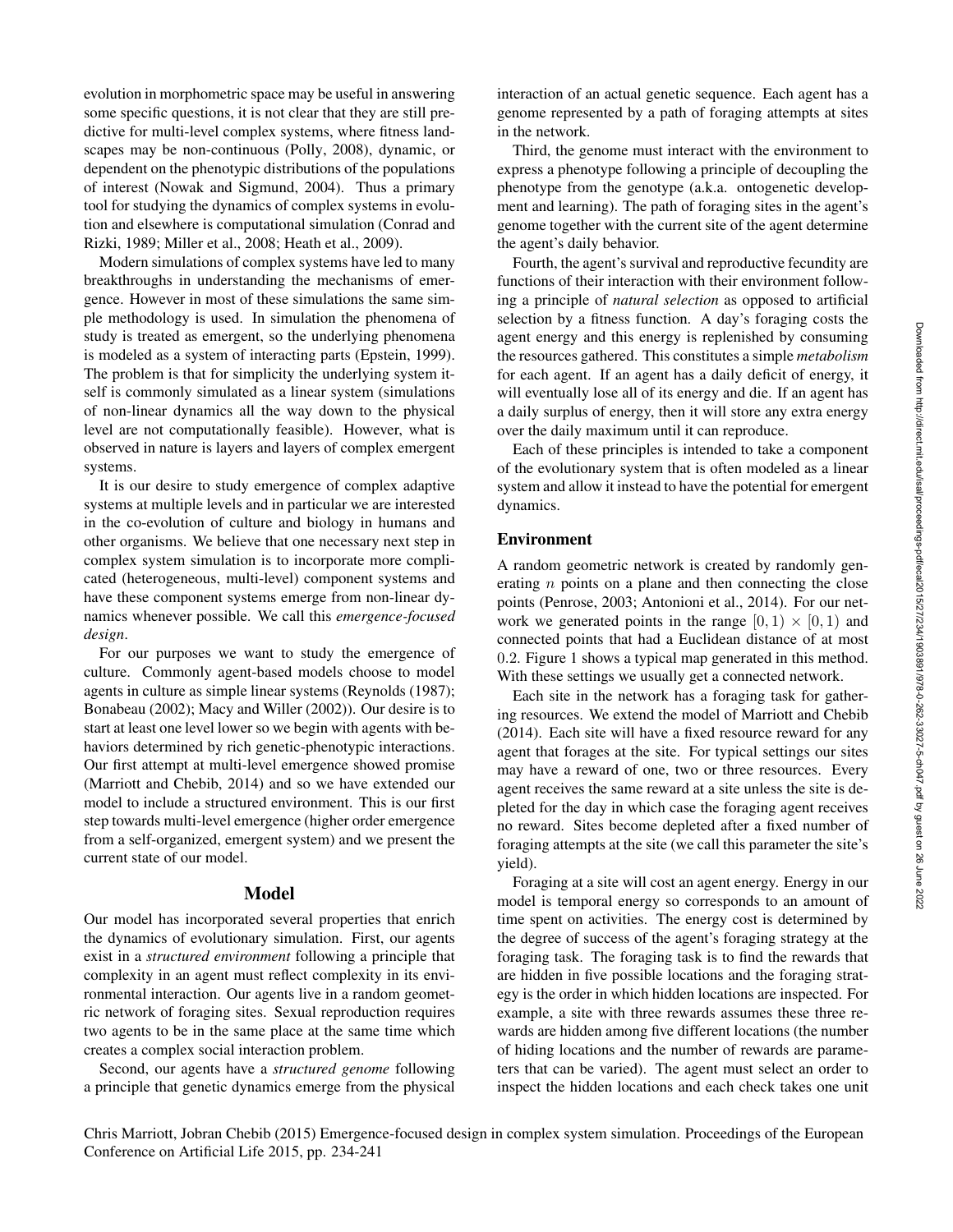

Figure 1: A typical random geometric network with  $n =$ 100 sites and a connection reach of 0.2.

of energy. So the agent can find the three rewards after three tries, after four tries or after five tries. The minimum energy cost at any site will be one unit of energy per resource gained. The maximum will be the number of hiding locations. The task at a particular site is currently held static throughout the simulation so as to be the target of optimization. Mutations to strategies plus selection will allow for agents to adapt to the foraging tasks.

Moving in the environment also costs the agent energy. The cost is proportional to the length of the edge they travel to get to the new site. In our simulation agents are not allowed to forage at the same site twice in a row, though they may return if they forage at at least one other site first. This is because their foraging behaviors are always represented as a *path* in the network.

The total energy that an agent may spend in a day cannot exceed its current energy reserves or the maximum daily energy expenditure. This means that agents with less than the maximum energy are free to use all of their energy to gather resources. Agents with more than the maximum energy can only spend up to this maximum but the remaining energy can only be stored for reproductive purposes. Energy is replenished at the end of the day by consuming the resources gathered. Each resource consumed generates two energy for the agent (this rate can be varied). In addition to foraging, breeding and travel energy costs, an agent is also penalized daily based on its age. This penalty is a quadratic function of age growing faster as the agent gets older. This ensures agents will eventually die even if they are well adapted to

their environment.

At the moment we only test static environments so these features and parameters do not change over the course of the simulation. However, because of the depleted resource sites the agents do experience some minor variation in their environment over the course of the day and between days.

# Agent

The agents in our simulation have their behaviors determined by the interaction of their genomes with the environment. The genome of an agent is represented by a path of foraging attempts at sites in the network. This path in the network is a single unbroken path though it may and often does loop back on itself repeating sites. We consider each site in this path a gene in the agent's genome.

A seed agent for our simulation has a randomly generated genome. We build the path by simulating a random walker on the network starting at a random site (Lovász, 1993). At each site we must select a random foraging strategy for the agent to use. This means selecting an order in which the agent will search the hidden locations at the foraging site. We generate a random strategy for the site by selecting a permutation of the five hiding locations uniformly. The gene for this site includes two other components in addition to the foraging strategy. One component determines whether an agent will attempt to breed at the site, and if so, how much energy will be expended in this attempt. This component is randomly generated for the seed agent. Second, the agent must then travel to the next site, and the gene will have an energy cost associated with this travel cost. This cost is fixed by the environment. In this way we can see each gene, if acted upon, will have a total energy cost to the agent equal to the foraging cost plus the breeding cost plus the travel cost. We can then use this metric to measure the energy cost of subpaths of the genome or of the genome as a whole. When randomly generating a genome for a seed agent we generate one with total length about four times greater than the maximum daily energy expenditure. With typical settings this is on average 54 genes.

Once a seed agent is generated we select a gene from its genome at random and start the agent in the site indicated by that gene. Then the agent must select its actions for the day. An agent selects its daily activities by searching its genome forwards and backwards for a subpath beginning at its current site and that maximizes its expected resource gain. The length of the subpath must be less than or equal to the energy the agent has to spend on foraging this day. The optimal path that is found then becomes the behavior of the agent for that day. Since it searches both backwards and forwards (and allow subpaths to rebound off the ends of the genome) there is almost always more than one possible course of action for a day. The agent will always select the optimal option. Also since it can search backwards and forwards, the agent can always follow the optimal path it found yesterday again to-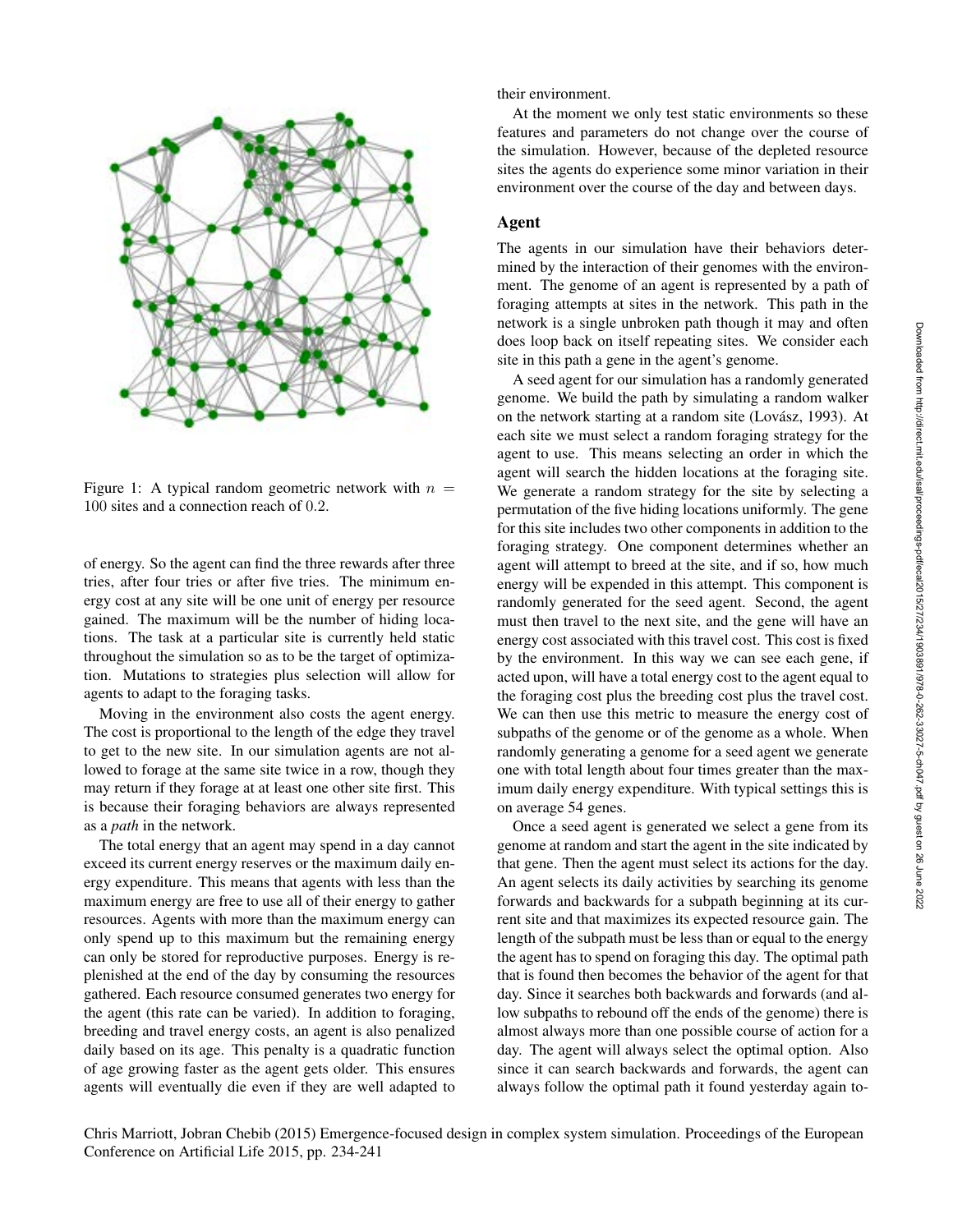day, but in reverse order. In this way the agents typically find locally optimal subpaths of their genome to repeat day after day. This subpath is locally optimal, but may not represent the globally optimal subpath in the genome.

# Reproduction

An agent can reproduce if it has stored enough energy. How much energy is necessary is determined by what type of reproduction the agent engages in. First, the total cost of reproduction is equal to the daily maximum energy expenditure. This is because the parent agent(s) create a new agent with maximum energy and so observing a principle of conservation of energy the parent agent(s) must transfer that energy from their storage. This means asexual reproduction is twice as expensive to the parent as sexual reproduction, though in both cases the offspring costs the same overall. Agents will only engage in reproduction if their energy bank is enough to afford the cost of reproduction and leave them with at least the maximum daily energy expenditure. With these energy dynamics it means that asexual reproduction is much rarer than sexual reproduction in cases when agents can find sexual partners. In some simulations, asexual reproduction is disabled, though it is necessary when simulations begin with a single seed agent.

Sexual reproduction is carried out between two agents. For this to occur they must both be spending time seeking a mate at the same foraging site for overlapping time periods during the day. This may seem a rare occurrence but due to forces of common descent and convergence the agents develop social organizations like herding, natal philopatry, and assortative mating, and so have no problem finding a mate in our simulations (Marriott and Chebib, 2015).

When a new agent is created from reproduction, its new genome may mutate, recombine with itself, or recombine with another genome (in the case of sexual reproduction). The mutation rate is set at five percent but can be altered. In the simulation there are three kinds of random alterations of the genome.

First, each gene has a mutation probability. Specifically, the foraging strategy in the gene (the permutation) is allowed to mutate. A permutation mutates by swapping two of its entries. This may change the energy cost of that gene. We consider each possible strategy at the same site a different allele of the same gene. This type of mutation is the smallest type of change and it is not used in our current measurements of genetic difference.

Second, the path at either end of the genome may grow with some probability. When this occurs, a random walker is simulated as described for the seed agent above. The random walk begins at the site indicated by the last (or first) gene in the genome. The length of growth is bound by a constant (this is a simulation parameter usually set to 20 genes).

Third, the path at either end of the genome may shrink with some probability. This is done by selecting a length

| Original Sequence   |   |   |   |
|---------------------|---|---|---|
| 8                   |   | 8 |   |
| Delete Yellow Cycle |   |   |   |
| 8<br>9              | 8 |   |   |
| Copy Green Cycle    |   |   |   |
| g                   |   | r | 8 |

Figure 2: Recombination mechanisms of copying or deleting a cycle. Two possible cycles are selected from the original sequence. The yellow cycle is deleted in the first recombination and the green sequence is copied into a location it fits in the second recombination.

and an end at random and deleting that many genes from the path (the length of the deletion is bound by the same parameter as growth of a genome).

Recombination, another type of mutation that is less random, also has three forms: cycle copy, cycle deletion, and sexual recombination. When an agent mutates it has equal chance of a random growth or deletion (as above) or a cycle copy or cycle deletion. That is, when a mutation occurs, one of a random growth, a random deletion, a cycle copy or a cycle deletion occurs with uniform probability. Thus, half the time the genome gets longer and half the time it gets shorter. Half the time this is due to random mutation and half the time it is due to recombination.

When recombination occurs all cycles in the genome are found (this can be done in a single pass over the genome). A cycle occurs when the path returns to a site it has been to before. Assuming at least one cycle exists (there are often many) we select one uniformly. If a cycle deletion has been selected we delete the cycle. If a cycle copy has been selected we find all suitable locations to insert the cycle and select one uniformly. We then add the cycle to that location. A cycle that starts and ends at site  $i$  can replace any occurrence of site  $i$  in the genome. See Figure 2 for examples of the recombination mechanisms. It is important to note that there is no maximum cycle length enforced in our simulation at this time. This means the cycle copy can result in a very large copy (in the most extreme case this doubles the size of the genome) or a very large deletion (in the most extreme case this deletes all but one gene). When the whole genome is copied this is called genome duplication (Maere et al., 2005).

During sexual reproduction we also have the likelihood of sexual recombination. The recombination mechanism first computes the maximum number of crossover positions between the two paths by computing the longest common subsequence (similar to synapsis). Every entry in the longest common subsequence is a site that the two sequences have in common. We use these sites as crossover locations when creating an offspring genome. You can imagine lining up the genomes so these sites are next to each other and copy-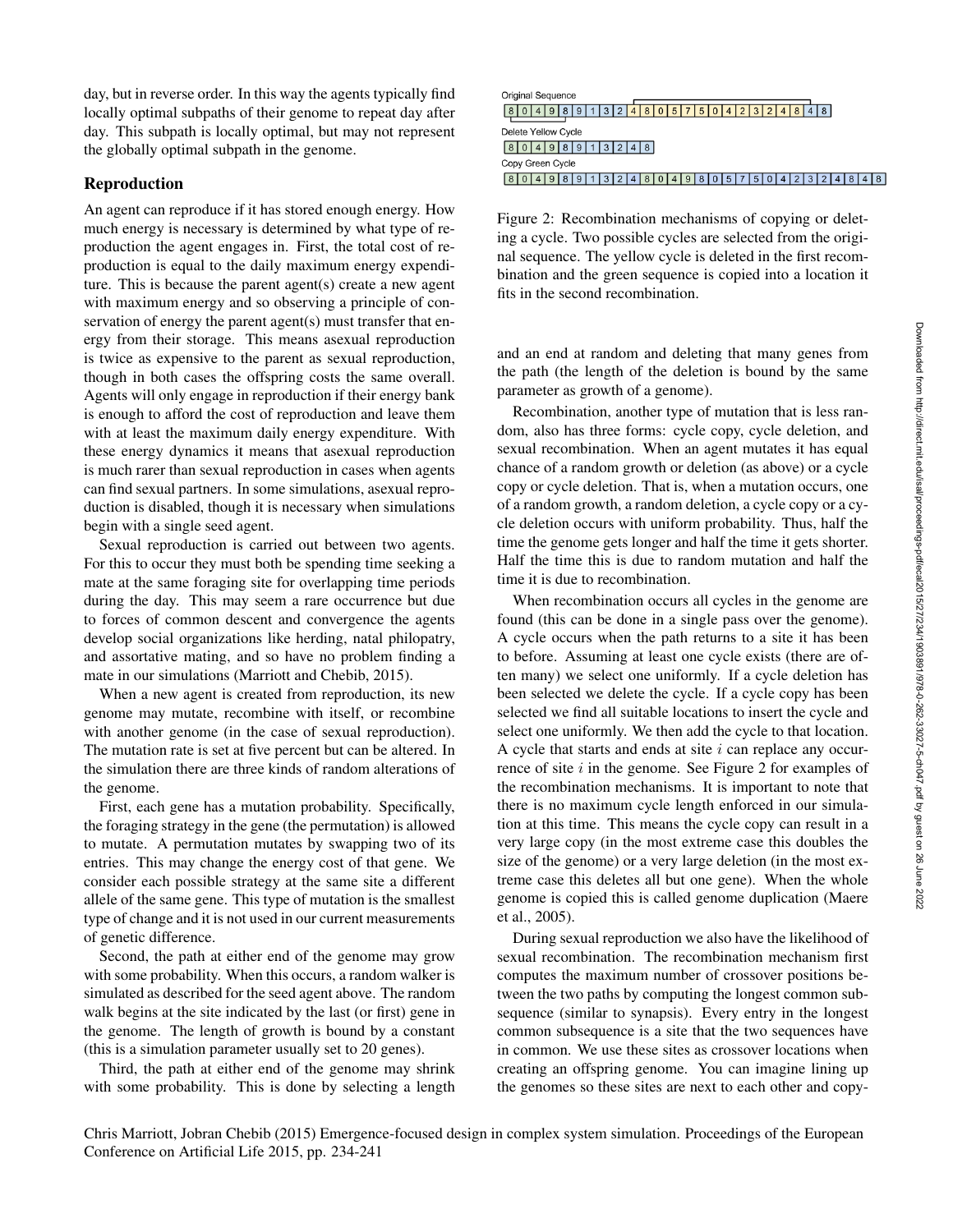# **Father Sequence**  $80498913248057504$ Mother Sequence  $8 | 4 | 8 | 0 | 4 | 9 | 8 | 0 | 5 | 7 | 5 | 0 | 4 | 8 | 9 | 1 | 3 | 2 | 3 | 2 | 4 | 0 | 5$ Possible Offspring Sequence  $8 | 4 | 8 | 0 | 4 | 9 | 8 | 9 | 1 | 3 | 2 | 3 | 2 | 4 | 8 | 0 | 5 | 7 | 5 | 0 | 4$

Figure 3: Sexual recombination example. The purple genes indicate the genes on the longest common subsequence. The offspring sequence always includes the longest common subsequence as well as randomly selected adjoining sequences from its parents.

ing the adjoining sequences from either the mother or father sequence.

More formally the offspring genome is created first by selecting one of the two parents to begin copying from. We copy genes from this agent to the offspring agent until we reach the first crossover location. Whenever we reach a crossover location we flip a coin to determine which parent to read from next. We then copy the section of genes from the newly selected agent until we again reach the next crossover location or the end of the genome. We repeat until there are no more crossover locations. Even when there is a lot of overlap between genomes (see Figure 3 as an example) the genes of each parent may have a different allele (i.e. a different strategy at that site). Therefore, which parent we copy the crossover genes from also affects the creation of the offspring's genome.

After carrying out sexual recombination the new genome has probabilities for mutation or recombination with itself as well. A new agent is born on the next day into the site where the parents conceived it. There is the chance that a mutation or recombination has lead to a deletion that left the agent with no strategies given its birth location. When this happens the agent is considered nonviable and dies upon birth.

## **Observations**

Our agent-based model results in very rich emergent genetic dynamics and social structure. This includes the evidence for genotype-phenotype divergence (e.g. phenotypic plasticity), non-coding regions of the genome (Hardison, 2000), pseudogenes (Mighell et al., 2000), genetic drift (Hartl and Clark, 1997), gene and genome duplication (Maere et al., 2005), and degrees of robustness and evolvability of the genome (Wagner, 2012). There are also interesting population level dynamics emergent in our simulation. These include the social organizations of herding (Reynolds, 1987), natal philopatry and assortative mating (Jiang et al., 2013) that emerge around sexual reproduction reported in Marriott and Chebib (2015) as well as population migration, and

sympatric/allopatric specialization (Via, 2001). We do not have speciation explicitly built into our model, though genetic divergence of populations is observed even in overlapping territories.

Analytically, we can argue how these features have emerged in our model. For example, consider the divergence of the phenotype from the genotype. One dimension of divergence is phenotypic plasticity, the ability to alter the phenotype in response to environmental features. Two agents in our model that have an identical genotype may occupy different locations in the environment and thus select different phenotypes for the day. The other dimension of divergence occurs as phenotypically similar populations drift apart genotypically. Two agents in our model with identical phenotypes must have some genetic similarity since the overlapping sequence must occur in both of their genomes. However, this need be the only genetic similarities between agents. When additions or deletions occur in regions of the agent's genome that are not used day-to-day these mutations will not affect the phenotype but will contribute to genetic differences. Overtime these can accumulate into large genetic differences between agents that have the same phenotype (see below).

Evidence for these behaviors can be gathered based on a few advantages of our model. First since genomes in our model are sequences we can use standard genome comparison methods like the Levenshtein edit-distance (Levenshtein, 1966) to calculate mutation distance between agents. A relevant phenotype of our agents is the sequence of sites they visit over the day. Since the phenotypes of the agents are also sequences, they can be compared in the same way. Figure 4 shows one population of 159 agents after evolving for 10000 days. In the figure we use four heat maps to represent the variation in genotypes and phenotypes. In each heat map the the rows and columns represent agents (in the same order) and the intersections have a color indicating how different the two agents are (genotypically or phenotypically). We use single link hierarchical clustering to group our agents together based on their phenotypes and genotypes. We see that when we cluster agents based on phenotype we get collections of agents we call herds in Marriott and Chebib (2015). These can be identified as dark squares along the diagonal of the top right heat map in Figure 4. One herd has been indicated in purple. When we look at the same group of agents' genotypes (top left heat map) we find that though there is some similarity, there are clearly at least two different genetic groups in this herd. When we cluster the agents based on genotype instead (bottom left heat map) we see three clear genetic groups. One is indicated in purple. It is not hard to see that these groups consist of agents with widely different phenotypes (bottom right heat map).

We know that the regions of DNA serve different roles roughly grouped as coding and non-coding regions. Coding regions code for functional proteins whereas non-coding re-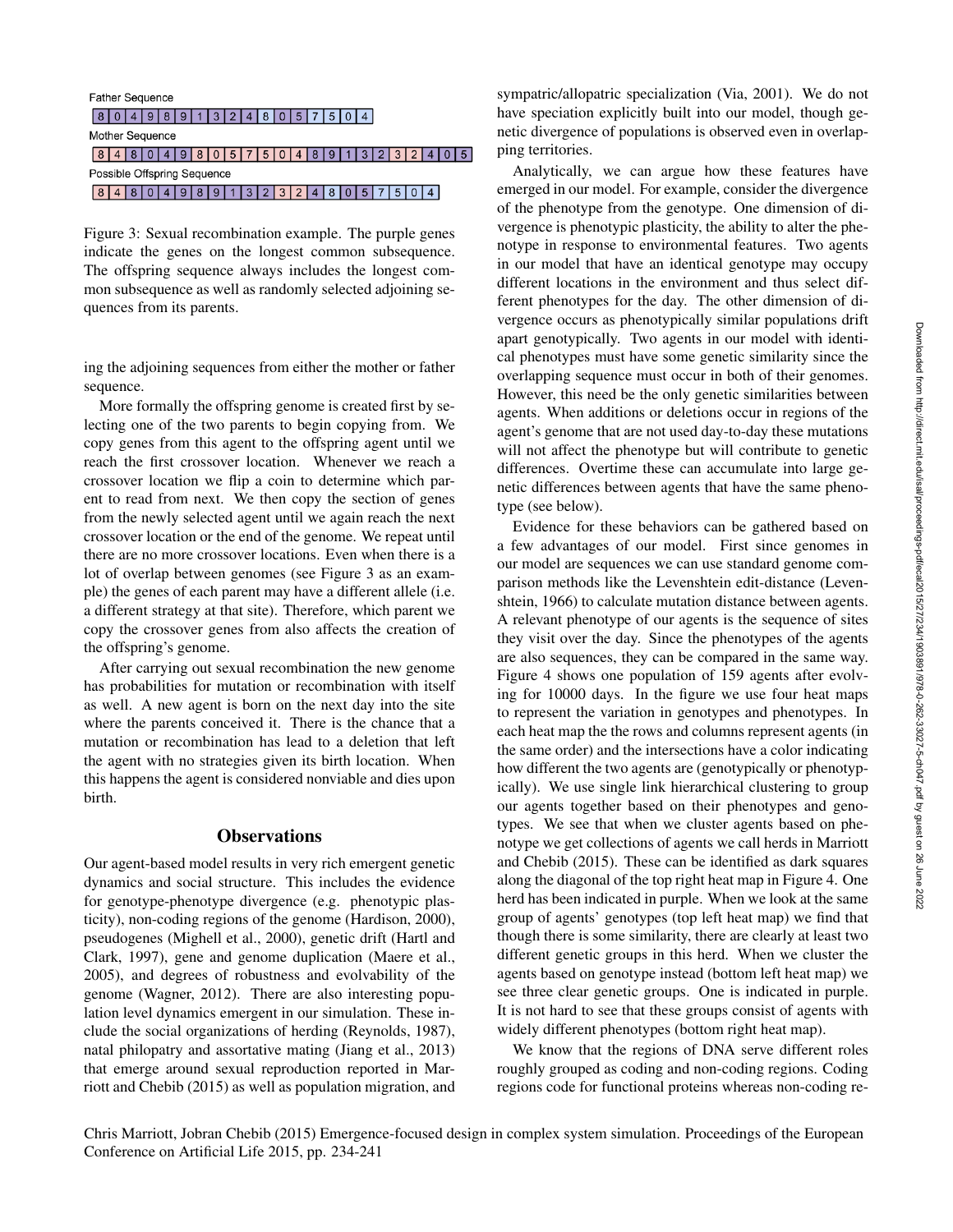



Figure 4: Genotype-phenotype divergence. Genotype (left column) and phenotype (right column) difference heat maps for an evolved population of 159 agents. Black indicates similarity, white difference, and shades of red in between. Agents are clustered by phenotype (top row) or genotype (bottom row). The region highlighted in purple in the top row shows a phenotypically similar herd consisting of agents with different genotypes. The region highlighted in purple in the bottom row shows a population of genetically similar agents with different phenotypes.

gions range from coding for other functional elements like RNA to a catch all "junk DNA" for regions that have no known function. Some non-coding sequences called *pseudogenes* are either genes that have lost their ability to be expressed or have otherwise ceased expression. The identifiers of pseudogenes are their homology to other genes and their lack of expression. Applying this definition to our model we can suggest that the regions of the genome that are not used by the agents are also homologous to regions that are used at least in so far as they potentially encode a phenotype. So for this discussion we'll consider the region of the genome used by the agents day-to-day to be the *expressed gene sequence* and the region that is not used to be the *psuedogene sequence*.

An important factor of the pseudogene sequences in our model is that they are neutral to selection but have potential functionality or even sub-functionality (Qian et al., 2010; Guillaume and Otto, 2012). Mutations in the pseudogene sequence are commonly neutral because these regions are not used. Assuming that mutations occur at a steady rate,

Figure 5: Genome length over time. Maximum, mean and minimum genome length averaged over hundreds of independent runs.

then these neutral mutations can accumulate. This process is called genetic drift. Since the expressed gene sequence is rarely more than twenty genes in our model we can see genetic drift in the large pseudogene sequence.

This drift occurs in two ways. First, the alleles in the pseudogene sequence will mutate (though these changes are not reflected in the phenotype and thus are not selected for or against). As a result there is no trend towards optimization in the alleles of the pseudogene sequence, whereas we do see such optimization in the expressed gene sequence. Second, additions and deletions in the psudogene sequence also have no effect on the phenotype. As a result the length of the genome drifts due to these additions and deletions. Recombinant additions (cycle copying) are unbounded in length so this can cause the length of the genome to become quite long over several generations by copying regions of the pseudogene sequence. Figure 5 shows the trends in genome length over time. This data represents the average over hundreds of runs. Both average length and variation in length increase over time. This phenomena maybe caused by genetic drift or gene sequence duplication (see below).

The cycle copying recombination can play a different role when copying a region of the expressed gene sequence of the genome. All cycle copying recombination can be seen as a type of gene duplication because the duplication of what we are calling genes (we are copying the specific alleles in these cases). When this occurs in the expressed gene sequence we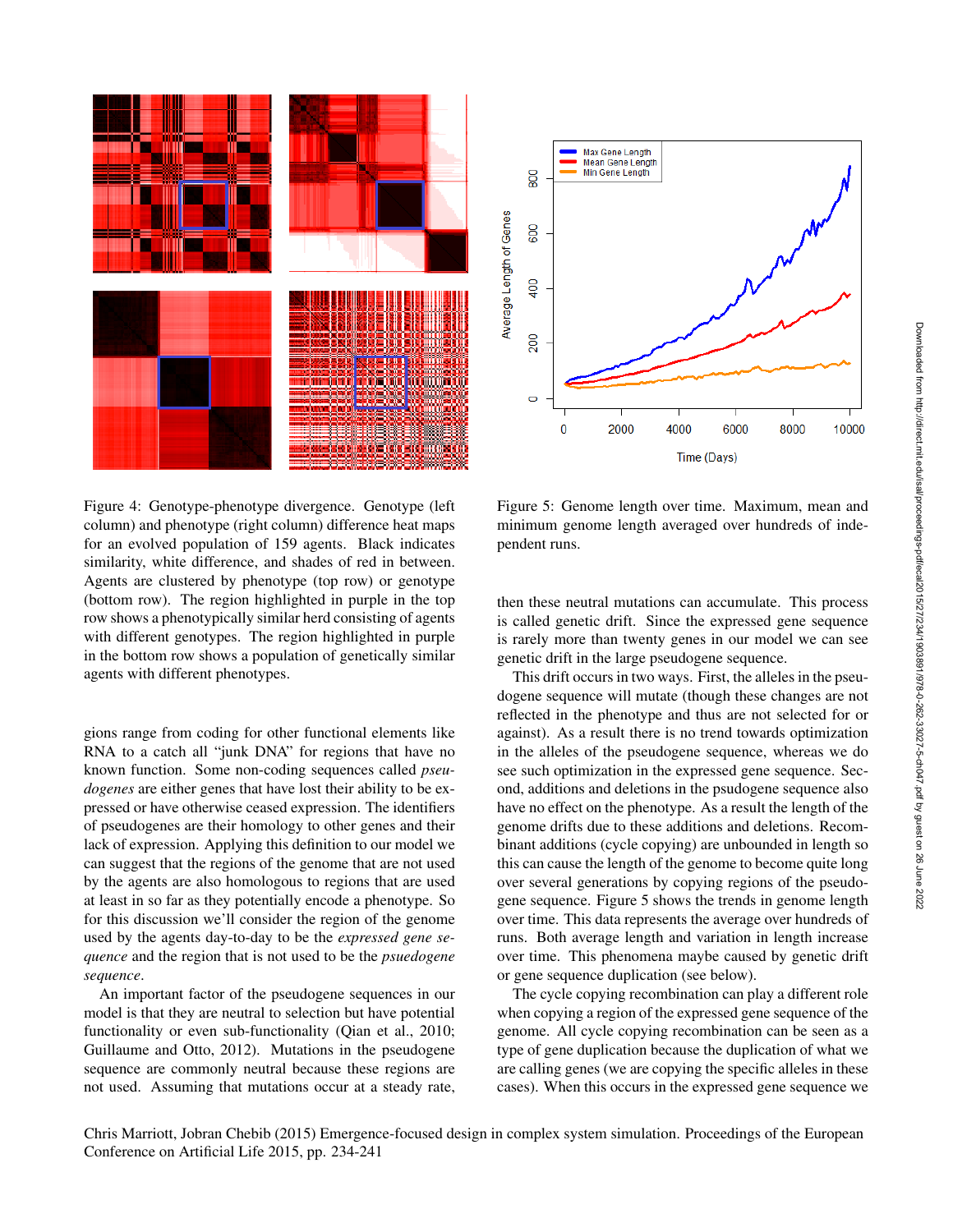can also consider this operation a gene sequence duplication. In particular, consider a special case in which the entire expressed gene sequence is duplicated. Assuming this is the first time this recombination occurs in our agent, then it has two identical locally optimal gene sequences. When daily activity selection occurs one of the two identical regions will be selected. The other sequence will be part of the pseudogene sequence because it is not expressed. This will not result in any phenotypic difference between the child agent and the parent agent that had only one such region. Nonetheless, consider the difference allelic (or other) mutation will have on the parent and child. The parent, with only one optimal region, has a high risk attached to mutating the region of use. If the alleles in that region mutate they more often than not become less efficient. Such mutations will likely mean the new agent is less fit. This result will likely have a negative impact on the reproductive success of the agent.

Consider now the child agent with two such regions. Mutation that occurs to one will not affect the other. Thus if a negative allelic mutation occurs on one of the regions but not the other the agent is insulated from this mutation. Its phenotype is unaltered as it can use the non-mutated region. Being insulated from negative mutations is a form of genetic robustness. With this added robustness, the genome of the child agent is now able to explore the allelic space with less risk. The chance of a positive mutation affecting the phenotype has doubled (it can occur in either region) but the chance of a negative mutation affecting the phenotype has halved (it has to occur in both regions). This is a step toward what is called greater evolvability. The gene sequence duplication we describe here results in greater robustness and evolvability. It can also occur more than once (and in our model can potentially increase the number of regions exponentially per duplication). Each duplication further impacts robustness and evolvability.

## Extending our Model

The genetic and population level dynamics we have encountered in our model, which may be among others we have not yet identified, are due to the commitment to emergent dynamics in as many aspects of our model as possible. For instance the genetic dynamics discussed here are largely due to evolving a *sequence of genes* with a realistic copying mechanism as is the case with DNA. Even though this mechanism plays a major role, the structured genome could not exist without the structured environment. Further the dynamics are greatly limited if we do not have genotypephenotype divergence or metabolic systems (Marriott and Chebib, 2014). We have tested a mechanism in which the whole genome is used by the agent (it travels back and forth along the genome) which causes convergence on short optimal genomes but is also less dynamic.

Too often steps are made to simplify the model computationally. This typically means reducing one or many of these genetic sub-systems to linear dynamics. This then removes possibilities for synergistic emergent dynamics among these systems. Even so, there are many aspects of our model that still rely on simple rules and linear systems. A short list of future improvements we would like to make are adding dynamism to the structure of the environment, increasing the genetic and environmental interaction, developing the energetic metabolism of our agents, and adding more genetic copying and deleting mechanics.

The sequential properties of paths in a network allow for natural mechanisms of mutation and recombination to be employed. These in turn lead to dynamics similar to those observed in nature and alow for the application of many biological concepts through analogy to our artificial agents. Our agents make use of a foraging analogy (Mobus, 2000) but evolving paths in a network can be used for other ends including optimization and solving other network-based problems in complex systems. We encourage others to investigate the richness of this model.

In the short term, we plan to explore in more details the nature of the genetic dynamics displayed by our model. The mechanisms of genetic drift and gene duplication deserve further study. At present we are developing means of detecting and tracking events of recombinant duplication. We are also currently developing metrics of robustness and evolvability for our agents that are independent of the gene sequence duplication. We can use these to determine the impact of gene sequence duplication on the robustness and evolvability of the genomes of our agents. Further we have observed allopatric and sympatric specialization of populations in different regions. Simple examples of this (see Marriott and Chebib (2015)) are the result of migration and separation in space (allopatric) or assortative mating (sympatric).

The goal of our long term research is to understand the origins of social behavior and social learning in artificial and biological populations. We feel it is critical to these goals that the manner of social interaction in our models is not scripted as is common in multi-agent systems and agent based models in the social sciences. Instead we desire a model in which social behaviors emerge under selection from underlying non-social forces. Our current model demonstrates this first stage of development.

The next major step is to allow those emergent social behaviors to create a new domain of interaction that can lead to higher level emergence. We call this a cascade of emergence. Complex life and especially the social behavior of humans is due to such a cascade. To accomplish this we are developing coupled emergent systems for individual and social learning. These are modeled off of our earlier work in Marriott and Chebib (2014).

#### References

Antonioni, A., Bullock, S., and Tomassini, M. (2014). Reds: an energy-constrained spatial social network model. In *The*